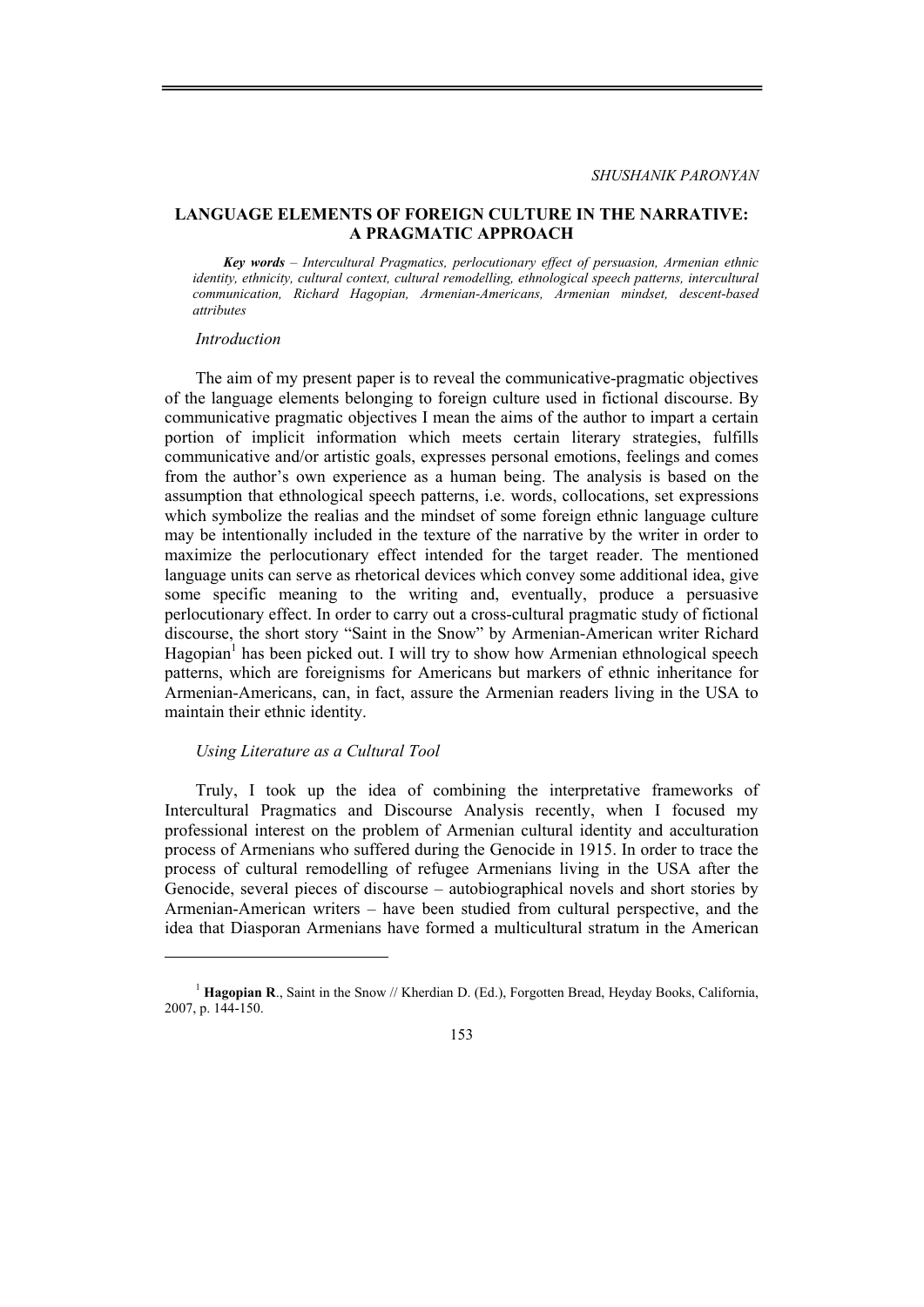ethnic patchwork has been confirmed<sup>1</sup>. I must confess that the idea of exploring Armenian ethnic identity appealed to me greatly, and I decided to go further in my studies and focus on certain "side effects'' that the writing, and especially the fictional discourse, may bring about. Having in mind the problem of cultural remodelling of Armenian-Americans, I will try to reveal the communicative-pragmatic goal of the Armenian-American writer to guide and direct the target readers via fictional discourse<sup>2</sup>. My assumption is that, by using speech idiosyncrasies belonging to Armenian ethnic culture in the English text, the author shares some common experiences, gently reminds the target readers about their common cultural background – beliefs, traditions, mannerisms. In doing so the writer aims at restoring and reviving the ethnic heritage of Armenian-Americans who are in the process of cultural remodelling. From the pragmatic perspective, this language strategy can be interpreted as a tool for enhancing the perlocutionary effect of persuasion – to convince the Armenian Diasporan readers (especially the younger generation who do not read Armenian) that by retaining their common cultural heritage they will become stronger, will gain selfconfidence and will be able to protect themselves in an alien cultural context. Thus we can state that literature serves as a cultural tool which helps us decode aspects of the acculturation process and reveal some additional speaker meaning.

## *Ethnic and National Identities from Intercultural Perspective*

Trying to understand the notion of identity as a social category and perception of one's self-image, we can refer to some definitions accepted in Intercultural Communication Theory, where identity is seen as "a person's self-definition as a separate and distinct individual, including behaviours, beliefs and attitudes" by Gardiner and Kosmitzki, or as the "reflective self-conception or self-image that we each derive from our family, gender, cultural, ethnic, and individual socialization process" by Ting-Toomey<sup>3</sup>.

In order to carry out our intercultural pragmatic study, we necessarily encounter the problem of social identity represented by various groups people belong to – race, ethnicity, occupation, age, gender, birthplace and so on. In an attempt to highlight the diversity of social factors shaping a human being, L. Samovar, R. Porter and E. McDaniel use the plural form of the noun "identity" and speak about social identities, noting that "in actuality one's identity consists of multiple identities, which act in concert"<sup>4</sup>. It should be stated that the problem of social identity has been a topical issue in social sciences for a long time. Different aspects of social identity, which creates the individual as a social being and as a member of several social groups, have been discussed and analysed<sup>5</sup>. The cultural component of social identity has not been

<sup>&</sup>lt;sup>1</sup> Paronyan Sh., Cultural Remodelling of Refugee Armenians after the Genocide, Armenian Folia Anglistika // "International Journal of English Studies" (Yerevan), 2015, n° 2, p. 151-174.

Naturally, the target readers are the representatives of Armenian descent born in the Diaspora.

<sup>&</sup>lt;sup>3</sup> See Samovar L., Porter R., McDaniel E., Communication between Cultures, Wadsworth, Boston, 2010, p. 154. 4

 $<sup>4</sup>$  Ibid., p. 156.</sup>

<sup>&</sup>lt;sup>5</sup> Turner J. C., Rediscovering the Social group: A Self-Categorization Theory, Basil Blackwell, Oxford 1987, Jenkins R., Social Identity, in The Meaning of Sociology: A Reader, 9<sup>th</sup> ed., Charon J.M. **and Vigilant L.G**. (Eds.), Pearson, Upper Saddle River, NL, 2009.

<sup>154</sup>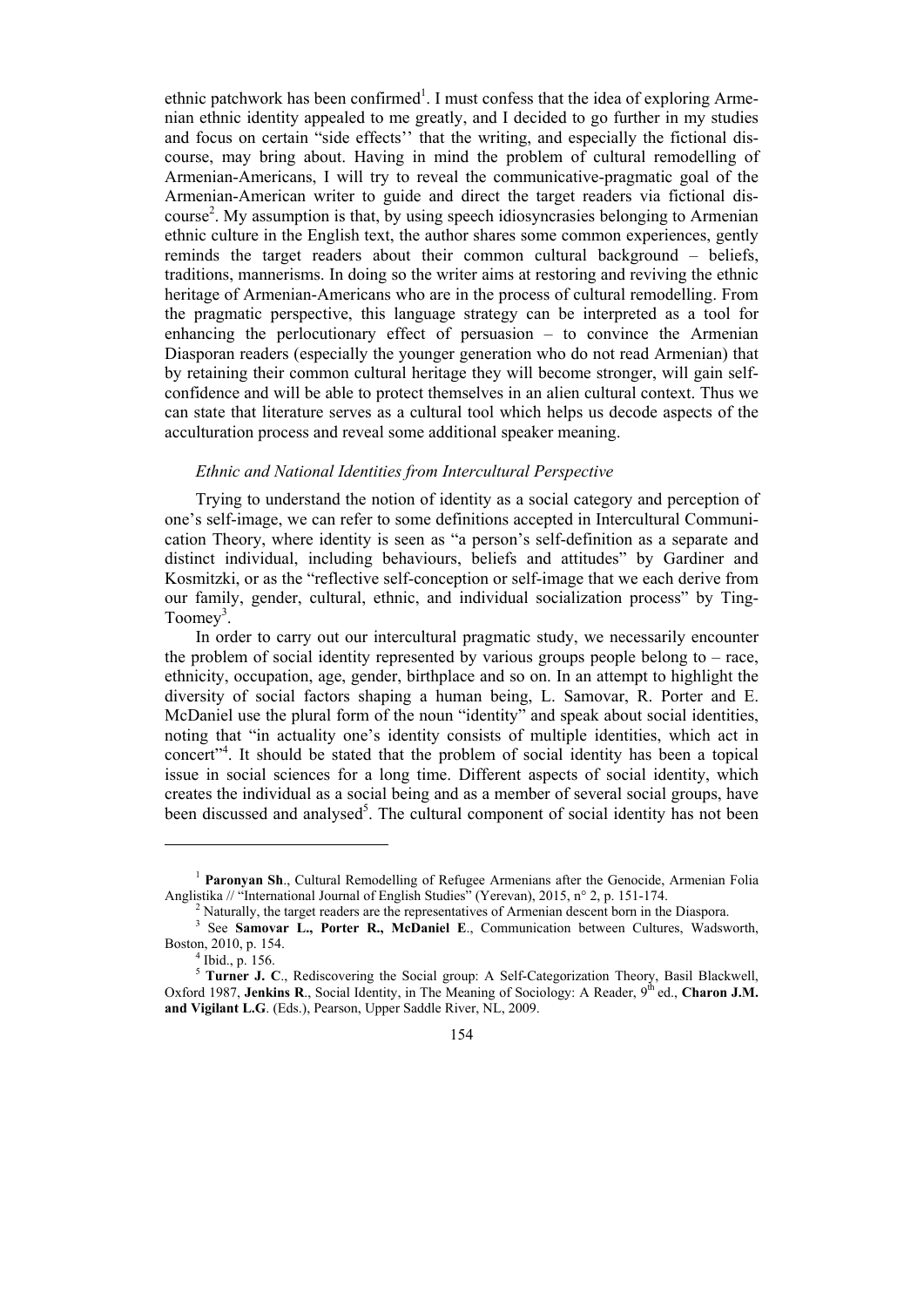neglected in social studies, it is seen as an essential element of social identity bearing essential information about the characteristic stereotypes of a group of people – their core beliefs, values, traditions, behaviour and so on. With the development of cultural studies the problem of cultural identification came to the fore and so cultural identity – the sense of belonging to a cultural group – has been extensively analysed and described<sup>1</sup>. Furthermore, with the development of Intercultural Communication Theory, one important element in the picture of cultural identity is being highlighted – the language, the ability to express certain cultural characteristics externally via the process of communication<sup>2</sup>.

In my paper I will touch upon two forms of social identity – ethnic and national identities. In fact, there is no widely agreed definition of ethnic identity and the researchers themselves confess that the measures used to define and describe ethnic identity and make generalizations are ambiguous and difficult<sup>3</sup>. The fact that ethnic identity is usually seen as a dynamic, multidimensional construct that refers to sense of self as a member of an ethnic group, makes it possible to view this notion from different perspectives – anthropological, psychological, sociological, communicativeintercultural and so on.

Ethnic identity is firstly a social category and, therefore, the problems of ethnicity are largely discussed in Cultural Anthropology, where ethnic identity is defined as perception of the self, derived from a sense of shared heritage, history, traditions, values, similar behaviours, area of origin, and in some instances, language<sup>4</sup>. As we can see, the idea of shared common background knowledge is especially highlighted. Studying ethnic identity, J. E. Trimble and R. Dickson state that, as is held in sociological studies, ethnic identity is contextual and situational because it derives from social negotiations where one declares an ethnic identity and then demonstrates acceptable and acknowledged ethnic group markers to others<sup>5</sup>. In his analysis of ethnic identity, K. Chandra explains that the membership in an ethnic group is determined by certain descent-based attributes which are acquired genetically, as, for example, by skin and eye colour, hair type, physical features, etc. These attributes can also be acquired through cultural and historical inheritance, e.g. the names, languages, places of birth and origin of one's parents and ancestors<sup>6</sup>. Close to this interpretation of ethnic identity, Y. Cheung sees it as an affiliative construct and calls the above mentioned attributes affiliations. The following affiliations influenced by certain

<sup>&</sup>lt;sup>1</sup> Edgar A., Sedgwick P., Key Concepts in Cultural Theory, London, Routledge, 1999; Hofstede **<sup>H</sup>**., Culture and Organizations: Software of the Mind., London, McGraw-Hill, 1991. 2

See **Edwards J**., Language and Identity, OUP, Oxford 2009, **Samovar L., Porter R., McDaniel E**., Intercultural Communication: A Reader, Wadsworth, Boston, 2012, **Holliday A., Hyde M., Kullman J**., Intercultural Communication, Routledge, New York, 2010.

<sup>&</sup>lt;sup>3</sup> Trimble J. E., Dickson R., Ethnic Identity, Encyclopedia of Applied Developmental Science: An Encyclopedia of Research, Policies, and Programs, Thousand Oaks, Ca, Sage, 2005,vol. 1, p. 415-420, **Gleason P**., Identifying Identity: A Semantic History // **Sollars W**. (Ed.), Theories of Ethnicity: A Classical Reader, New York, 1996, p. 460-487.

<sup>&</sup>lt;sup>4</sup> Harris M., Johnson O., Cultural Anthropology, 7<sup>th</sup> ed, Pearson Education, Boston, 2007, Duranti A. (Ed.), Linguistic Anthropology: A Reader, 2<sup>nd</sup> ed., Wiley-Blackwell, West Sussex, 2009.

 $5$  Ibid.

<sup>&</sup>lt;sup>6</sup> Chandra K., What is Ethnic Identity and does it Matter? // Annual Review of Political Science, 2006, vol. 9, p. 397-424.

<sup>155</sup>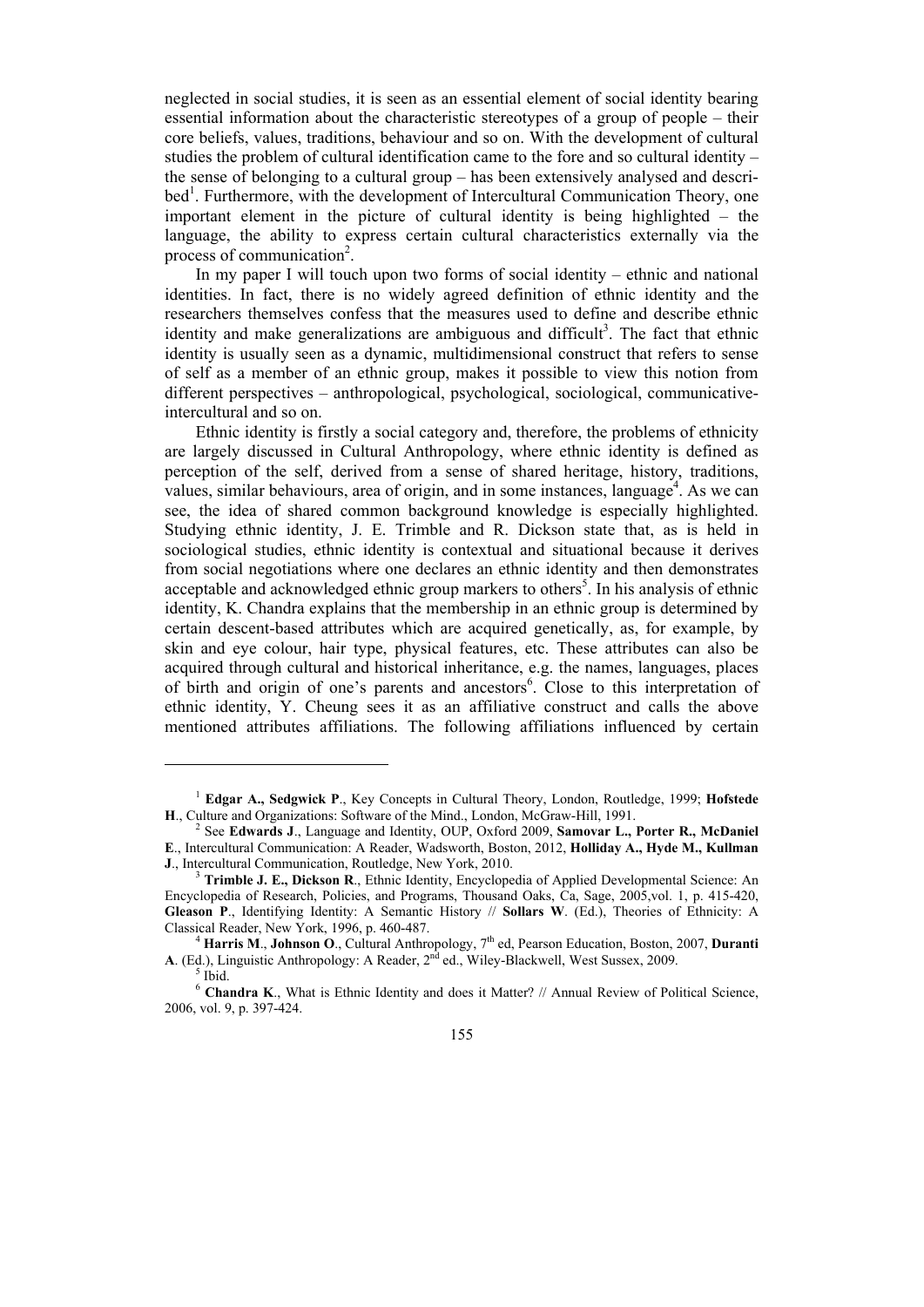factors which typify the ethnic group are distinguished: racial (physiognomic and physical characteristics), natal (homeland, ancestral home of or origins of individuals, their parents and kin), and symbolic (holidays, foods, clothing, artifacts)<sup>1</sup>. It is also customary to interpret ethnic identification from the perspective of social psychology, in the domain of self-perception, evaluating it as "the psychological attachment to an ethnic group or heritage"<sup>2</sup>.

The analysis of ethnic identity within the frameworks of Intercultural Communication Theory comes to prove that "the sense of ethnicity transcends national borders and is grounded in common cultural beliefs and practices"<sup>3</sup>. L. Samovar, R. Porter and E. McDaniel also refer to social studies carried out in the USA and state that the ethnicity of many US Americans is connected with the place of origin of their ancestors, who came to the US from other countries, such as Germany, Italy, Mexico, China4 . Hence, in order to stress their multiethnic identity and the process of cultural remodelling, the subsequent generations of the original immigrants often refer to themselves by naming two ethnic identities such as "Italian-American," "Mexican-American," "Chinese-American"<sup>5</sup>. It is also noted that during the early years of the United States, immigrants often grouped together in a particular region forming ethnic communities or enclaves, some of which, such as Chinatown in San Francisco and Little Italy in New York, still exist<sup>6</sup>. One cannot but agree that in the areas of ethnic communities "the people's sense of ethnic identity tends to remain strong, because traditional cultural practices, beliefs and often language are followed and perpetuated"<sup>7</sup>. As we know, one of the strongest communities of Armenian Diaspora is located in Los Angeles area, and up to these days, many Armenians moving to the US tend to settle down in this area in hope to retain their ethnic identity. Anyhow, it is quite natural that, after all, some of ethnic identity is being lost from generation to generation: with time younger people move to areas where they get in contact with other ethnic groups, and often marry into ethnic groups different from their own. This fact, as formulated by L. Samovar, R. Porter and E. McDaniel, "can dilute their feelings of ethnic identity" and some of them refer to themselves as "just Americans"<sup>8</sup>.

Coming to national identity, it refers to nationality and is more often identified with one's sense of belonging to a state, i.e. to a country considered as an organized political community controlled by one government. According to L. Samovar, R. Porter and E. McDaniel, it is believed that the majority of people associate their

<sup>&</sup>lt;sup>1</sup> Cheung Y.W., Approaches to Ethnicity: Clearing Roadblocks in the Study of Ethnicity and Substance Abuse // "International Journal of Addictions", 1993, n° 28, p. 1209-1226.

**Cheung Y.W**., op. cit., p. 1216, cf also: **Phinney J**., Ethnic Identity and Acculturation // **K. Chun P.B**., Organista, **Marin G**. (Eds.), Acculturation: Advances in Theory, Measurement, and Applied Research, American Psychological Association, Washington D.C., 2003, p. 63-81.

<sup>&</sup>lt;sup>3</sup> Samovar L., Porter R., McDaniel E., Communication between Cultures, Wadsworth, Boston, 2010, p. 157. 4

Here we can add Armenia, as is our case.

<sup>5</sup> Or "Armenian-American" as is our case.

<sup>&</sup>lt;sup>6</sup> We can also mention the so-called "Los Armenios", the ethnic enclave of Armenians in Los Angeles, Glendale, as is our case. 7

Samovar L., Porter R., McDaniel E. op. cit., p. 157. <sup>8</sup> Ibid.

<sup>156</sup>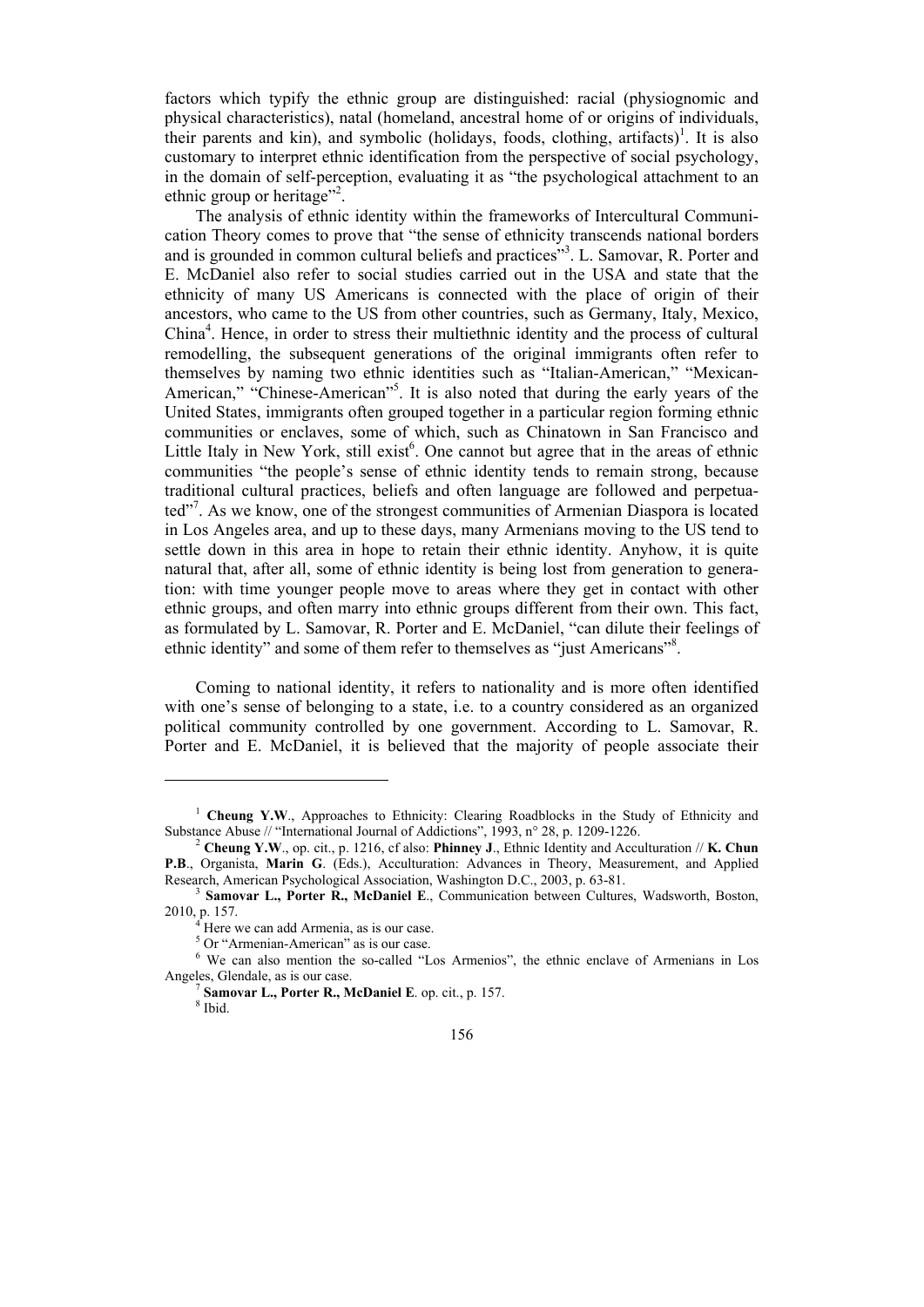national identity with the nation where they were born. Moreover, national identity (traditions, language, culture) usually becomes more pronounced when persons are away from their home country. Anyhow, it is also true that national identity can be acquired by immigration and naturalization. Thus people, who have taken citizenship in a country different from their birthplace, may eventually begin to adopt some or all aspects of a new national identity, depending on the strength of their attachment to their new homeland. Alternatively, people inhabiting permanently in/among another/some other nation may retain a strong attachment to their homeland<sup>1</sup>.

Thus we may conclude that ethnic identity and national identity are both types of social identity which base on aspects of culture – tip-of-the-iceberg and bottom-of-theiceberg values as stated by B. Peterson<sup>2</sup>. In certain cases the two notions coincide  $$ when a person belonging to a certain nationality and ethnic group develops his/her social identity in the homeland. In case a person changes his/her place of living and appears in an alien social environment, the structure of national identity starts to reshape, remodel and adjust according to the needs. Meanwhile, at least the basic elements of ethnic identity mostly remain unchangeable and stable during the process of cultural adaptation. Naturally, in this case ethnic identity and national identity may vary to a certain extent. To make this point clear, let me state some aspects of national identity which present tip-of-the-iceberg<sup>3</sup> culture values and can get reshaped in the process of cultural adaptation. These aspects concern behaviours and senses such as language, food, music, gestures, clothing, eye contact, sports, greetings, level of emotional display, leisure activities and so on. Cultural variables belonging to the bottom-of-the-iceberg<sup>4</sup> values describe mainly ethnic identity: descent-based core values, beliefs which undergo transition reluctantly and very slowly. This group of cultural concepts reveals opinions, viewpoints, attitudes, philosophies, values, convictions of a group of people, e.g.: tolerance for change, role of family, what motivates people in daily life, beliefs about human nature, attitudes about men's and women's roles, past, present or future focus, assumptions about various relationships, role of adults and children within the family, importance of face in communication styles, preference for thinking style (linear and systemic), etc.

## *Richard Hagopyan's "Saint in the Snow"*

As I have already stated, for the purpose of intercultural pragmatic analysis I have chosen the short story "Saint in the Snow" by the Armenian-American writer Richard Hagopyan. R. Hagopian, born in Revere, Massachusetts in 1914, is the author of two novels and a collection of short stories<sup>5</sup>. His heroes are emigrant Armenians. In his writings he pictures the bitterness of people who have appeared in an alien life

<sup>&</sup>lt;sup>1</sup> Ibid., p. 159, cf. also **Fong M., Chuang R**., Communicating Ethnic and Cultural Identity, Rowman and Littlefield, Lanham, 2004.

**Peterson B**., Cultural Intelligence: A Guide to Working with People from Other Cultures, Intercultural Press, Boston, London, 2004.

 $3$  Ibid.

<sup>4</sup> Ibid.

<sup>5</sup> **Goshgarian G**., Essay: Richard Hagopian // **Kherdian D**. (Ed.), Forgotten Bread, Heyday Books, California, 2007, p. 140-144.

<sup>157</sup>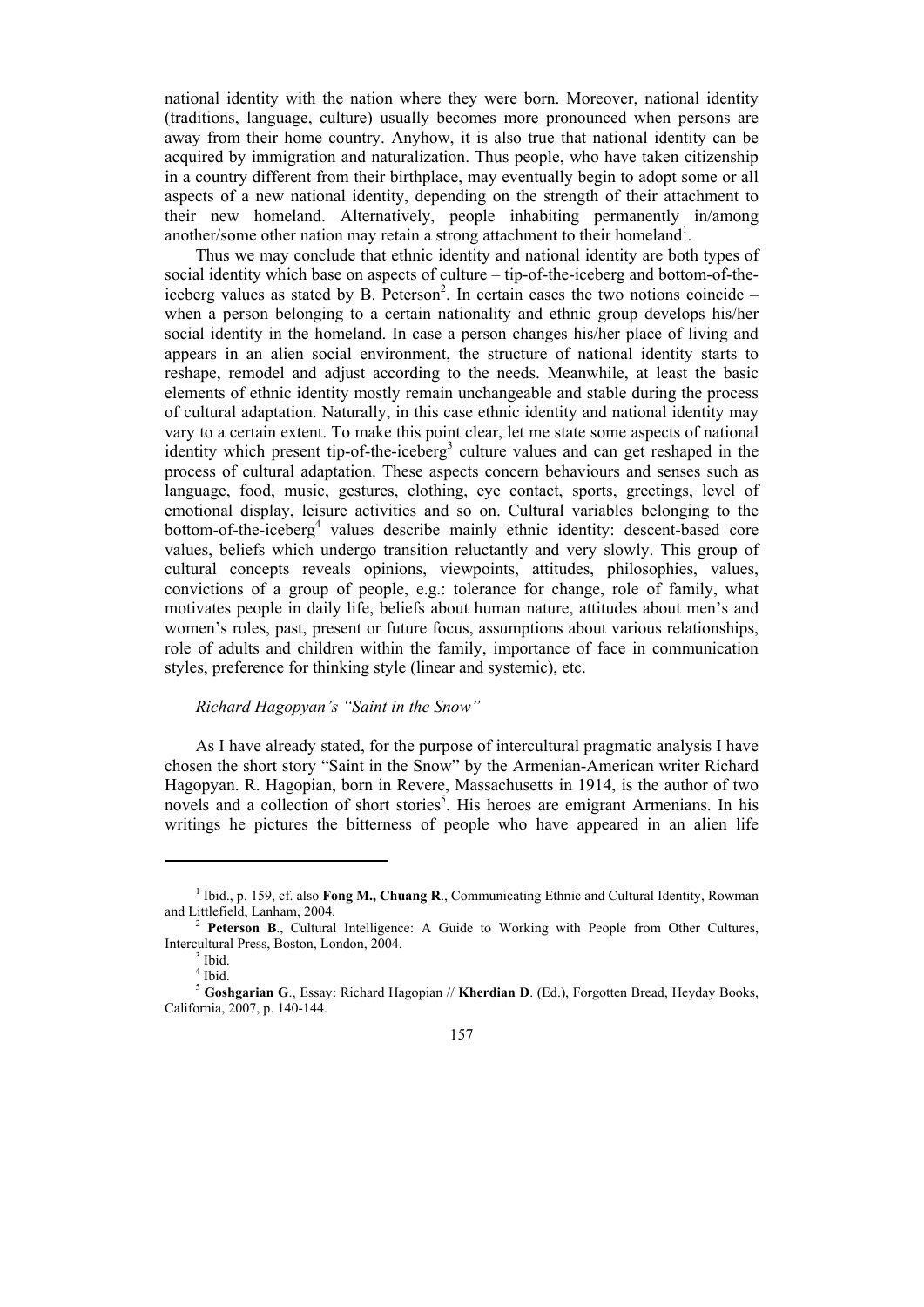situation and have to undergo the process of cultural transition. He describes their poor living conditions and humiliation in a foreign country, in a cultural context which is different from their own mindset and expectations. "Saint in the Snow" is a touching story in which one of the heroes, a refugee Armenian, recalls some events from his past when he lived in his native village in Western Armenia. He tells a story about an Armenian widow who lived in miserable conditions and was not even able to organize "a good Christian burial" for her husband who died. The priest of the village refused to bury him saying that his time was limited, but the real reason for the priest's refusal was that the widow was penniless. Seeing the widow in grief, the neighbours, who were also poor, decided to help her and hired three young men to take the corpse to the hills and bury him there. Unfortunately, the young men got drunk on the way to the hills and failed to carry out their job successfully. Halfway up the hill, they lost the corpse of the poor man in the snow and came back with the sad news. The widow got in panic, and one of the neighbours, Girkor Govgas, trying to save the situation, told the widow that her husband was a saint – St. Sukias and had ascended. However, in spring, when the snow melted, it appeared that the corpse of the poor old man had stretched out right in front of the priest's house. The villagers believed that St. Sukias descended to give the priest – the old scoundrel – a good lesson. Thus the greedy priest was punished for his greed as he had to pay for the lot in the cemetery and for the singer from his own pocket.

### *The Cultural Value of Ethnological Speech Patterns in* "*Saint in the Snow*"

The linguistic analysis of the story "Saint in the Snow*"* reveals that R. Hagopian made an abundant use of language elements representing the Armenian mindset and ethnic language culture in the narrative structure of the above-mentioned story, written in English. This fact can be interpreted from different standpoints.

Firstly, the author's literary strategy can be explained by referring to the idea of cultural intelligence. In decision theory and general systems theory, a mindset is a set of assumptions, methods or notations held by one or more people or groups of people that is so established that creates a powerful incentive within these people or groups to continue to adopt or accept prior behaviors, choices, or tools<sup>1</sup>. Admittedly, the set of assumptions included in the mindset of a person contains mainly bottom-of-the-iceberg cultural values which characterize one's ethnic identity. Hence the representation of the Armenian mindset, that is elements of Armenian culture, may be motivated by the wish of the writer to preserve, to protect the ethnic identity of his Armenian-American readers and to stress the importance of adhering to Armenian cultural values.

Secondly, the author's strategy can be explained by referring to the social factor. E. J. Trimble and R. Dickson acknowledge the fact that in order to promote the union between self and other, individuals often use ethnological speech patterns and gestures to promote authenticity of their claim. They also claim that emphasis of mannerisms and speech idiosyncrasies, which they call "ritual emphasis", frequently occur when ethnic group members meet or gather in geographic areas that differ from their homelands or communities of common origin. Thus they conclude that the distinctive

<sup>1</sup> http://sourcesofinsight.com/what-is-mindset/ (Accessed: 04.02.2018)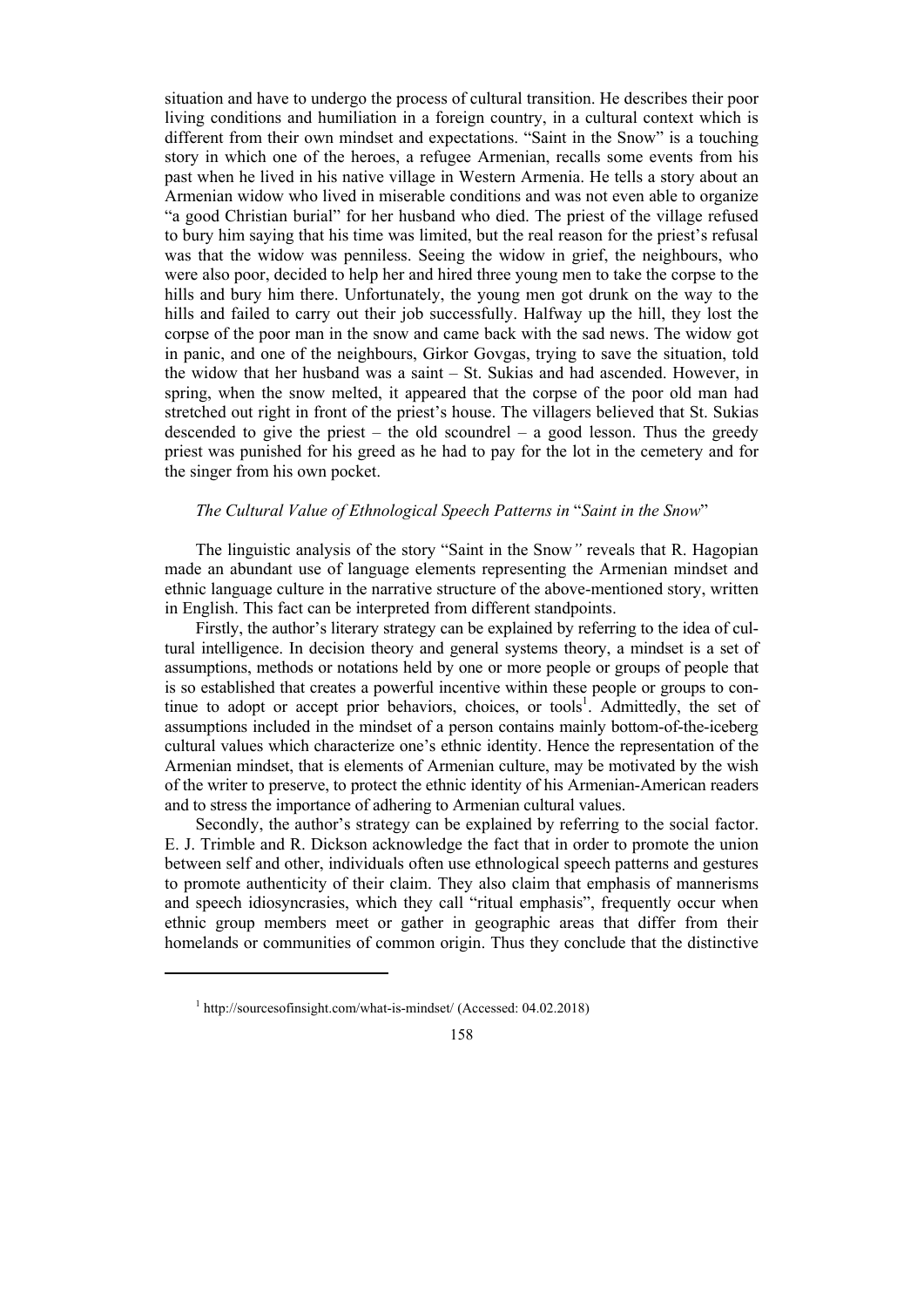ritual is a prime example of situational ethnicity and situated ethnic identity<sup>1</sup>. And once again we can conclude that ethnological speech patterns are aimed to enhance the ethnic consciousness of the Armenian-American readers.

## *Lexical Evidence of Armenian Identity in "Saint in the Snow"*

Lexical evidence of Armenian language and cultural background in the story "Saint in the Snow" is structurally and semantically diverse. Our analysis has enabled us to reveal the following language elements in the English text which can be claimed to be inherent to Armenian mentality:

- Foreign words representing specifically Armenian proper names: *Garabed Agha (*Կարապետ Աղա*), Girkor Govgas (*ԳրիգորԿովկաս*), Durtad (*Տրդատ*), Atanas (*Աթանաս*), Sukias Nalbantian* (Սուքիաս Նալբանդյան), *St. Sukias* (Սուրբ Սուքիաս);
- Foreign words denoting Armenian cultural realia: *kugh* (*village*, գյուղ in Armenian), *pilaf* (rice porridge, փլավ in Armenian);
- Interjections expressing emotions: *whew* (*վnι)*, *akh* (*wh)*, *oho* (*oho*);
- Phrases, set expressions, utterances, expressing ideas, way of thinking typical of Armenian mentality: *to be handful* (մի բուռ լինել), *to break one's heart*  (սիրտը կոտրել), *to bring tears of pity to one's eyes* (աչքերը լցնել խղճահարությունից), *to go unburied* (անթաղել մնալ), *to scratch one's head* (գլուխը քորել), *to be of one mind* (մի մտքի լինել), *to pray the blessing of God* (աստծո ողորմությունը խնդրել), *a Christian burial* (որպես քրիստոնյա թաղվել), *to squeeze money out of stones* (քարից հաց*/* փող քամել).

Let us analyse the communicative-pragmatic value of the mentioned ethnological speech patterns inserted by the author in the texture of the narrative. The Armenian proper names, the names of the heroes of the story, strange as they may sound in the English text, greatly contribute to the creation of the mental image of Armenian cultural identity. The names *Garabed Agha, Girkor Govgas, Durtad, Atanas, Sukias Nalbantian* are markers of ethnic inheritance which create associations with Armenian language and culture and add to the Armenian reader's sense of group or collective identity as a representative of the Armenian community.

As we know, foreign words, that is words which do not belong to the vocabulary of the language of the actual writing, in our case, to the English vocabulary, are usually used by authors for certain stylistic purposes. Foreignisms or barbarisms usually denote certain concepts which reflect an objective reality not familiar to English-speaking communities<sup>2</sup>. There are no names for them in English, so when inserted in the texture, they have to be explained somehow in order to be understood by English readers who are outsiders in that particular cultural grouping. Interestingly enough, in most cases R. Hagopian does not give any explanations to these words. For

<sup>&</sup>lt;sup>1</sup> **Trimble J. E, Dickson R**., op. cit.<br><sup>2</sup> **Arnold I.V**., The English Word, M., 1975.

<sup>159</sup>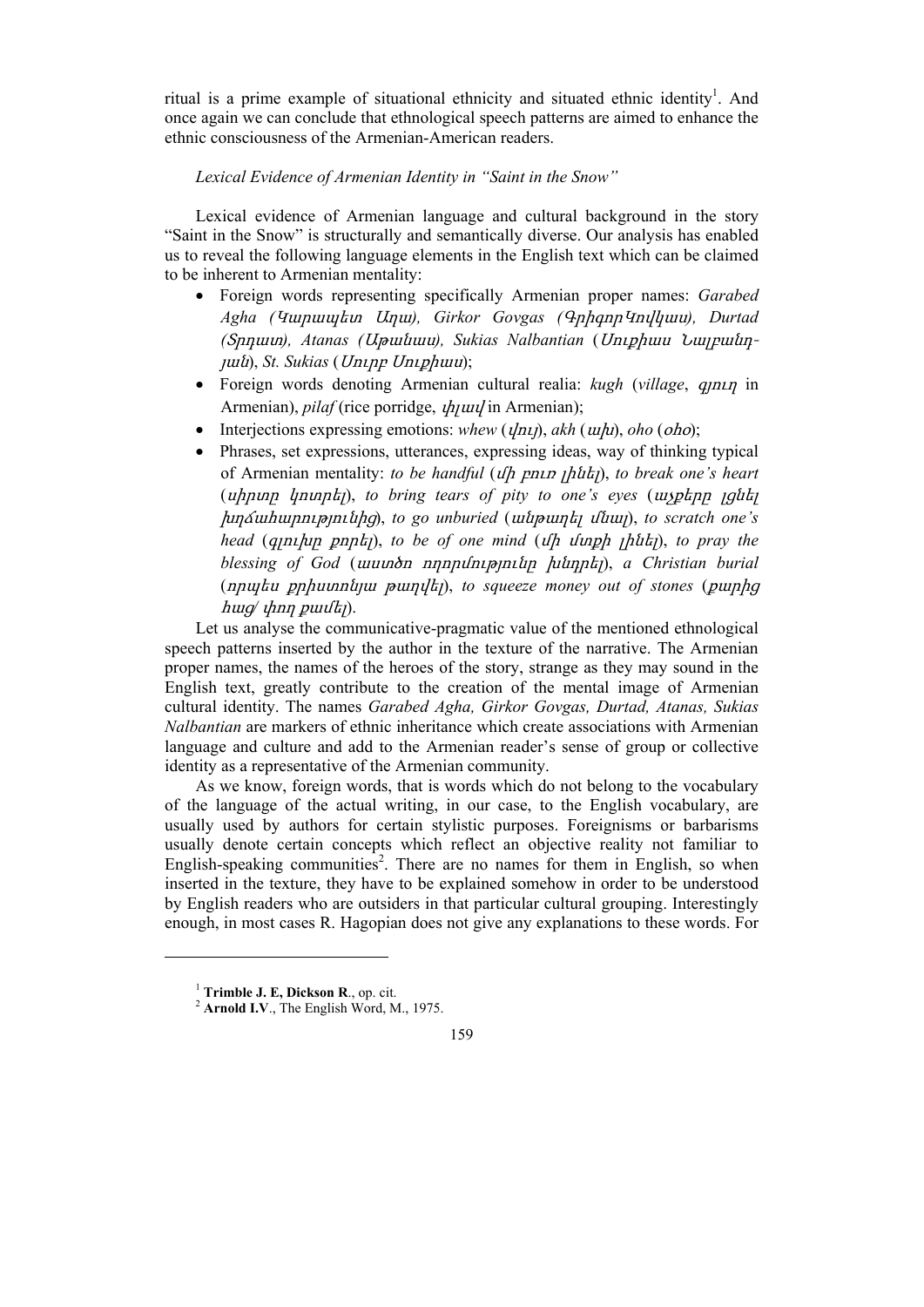example, he explains the meaning of the word *gukh*, which is used in this text eleven times and is undoubtedly unfamiliar to American readers, after its second use:

*"How much it reminds one of our own kugh in Januar" (p. 144).* 

*Well, once upon a time there lived a poor man and his wife in our kugh – that is our word for village* (p. 145).

I would also like to highlight the pronoun *our* in the utterance above. This possessive pronoun refers to the characters of the story – the storyteller and his listeners as well as to the reader. In fact, an unprepared reader, an "outsider", as we call it, will not understand who *our* refers to, what language, what nationality is meant by *our word* since Armenia or Armenians are not even once mentioned in the whole text. It is also noteworthy that the author refers to Western Armenia by naming it *old country*, in contrast to America, which he calls somewhat scornfully – *this country.*

*You will not appreciate this story as much as one who was raised in the old country. In this country even the poorest soul prepares for his death by taking out a few dollars' insurance. But in the old country people have a hard enough time to take care of themselves (*p. 145).

The victims of the Armenian Genocide who spread all over the world called their fatherland *Western Armenia* or *country* (երկիր or էրգիր in Western Armenian dialect). By saying Էրթամ էրգիր (*I'll go to the country*), they expressed their wish to go back to their homeland – Western Armenia, a lost land for them, a land of dreams. So the English word *country* in this text implicitly refers to the realia of the ethnic geographical location of Western Armenians, which they were deprived of so cruelly. By using it several times, the author signifies the natal affiliation of the Armenian readers, he stresses the common heritage of refugee Armenians (*one who was raised in the old country*) and their need to keep descent-based values.

As we can see, the author uses not only foreignisms, that is Armenian words, to denote cultural realia, but also English words which have ethnocultural influence on the Armenian reader. Let us bring another example of this kind, the word *cheese*:

*"My own mother used to send me over to their house with pilaf or cheese when we could spare it.*" (p. 145).

*Cheese* is a common English word naming a dairy product which has no specific connotative element in its meaning. This is true for Anglo-American culture. Admittedly, cheese ( $\psi$ uuth  $\eta$  in Armenian) signifies a descent-based attribute to the Armenian readers. The thing is that cheese, or bread and cheese (the Armenian hamburger we might say – bread stuffed with salty cheese) has symbolic affiliation in Armenian culture as it represents a traditional plain Armenian food eaten by common people and loved by most Armenians. The word combination *bread and cheese* appears in many Armenian proverbs, sayings, colloquial expressions which refer to traditional moral values, e.g., հաց ու պանիր*,* կեր ու բանիր (*eat bread and cheese and work hard*), or շատ հաց ու պանիր պիտի ուտես*,* որ*…* (*you should eat a lot of bread and cheese in order to…*). Hence we can state that the word *cheese* bears some ritual emphasis in the above context.

Truly, *pilaf* (փլավ*,* a dish made of rice) is another favourite Armenian dish and can also be interpreted as a symbolic attribute bearing ritual emphasis in Armenian culture. Furthermore, I would also like to draw attention to the word combination *my own mother* used in the utterance. In fact, it sounds awkward in English since in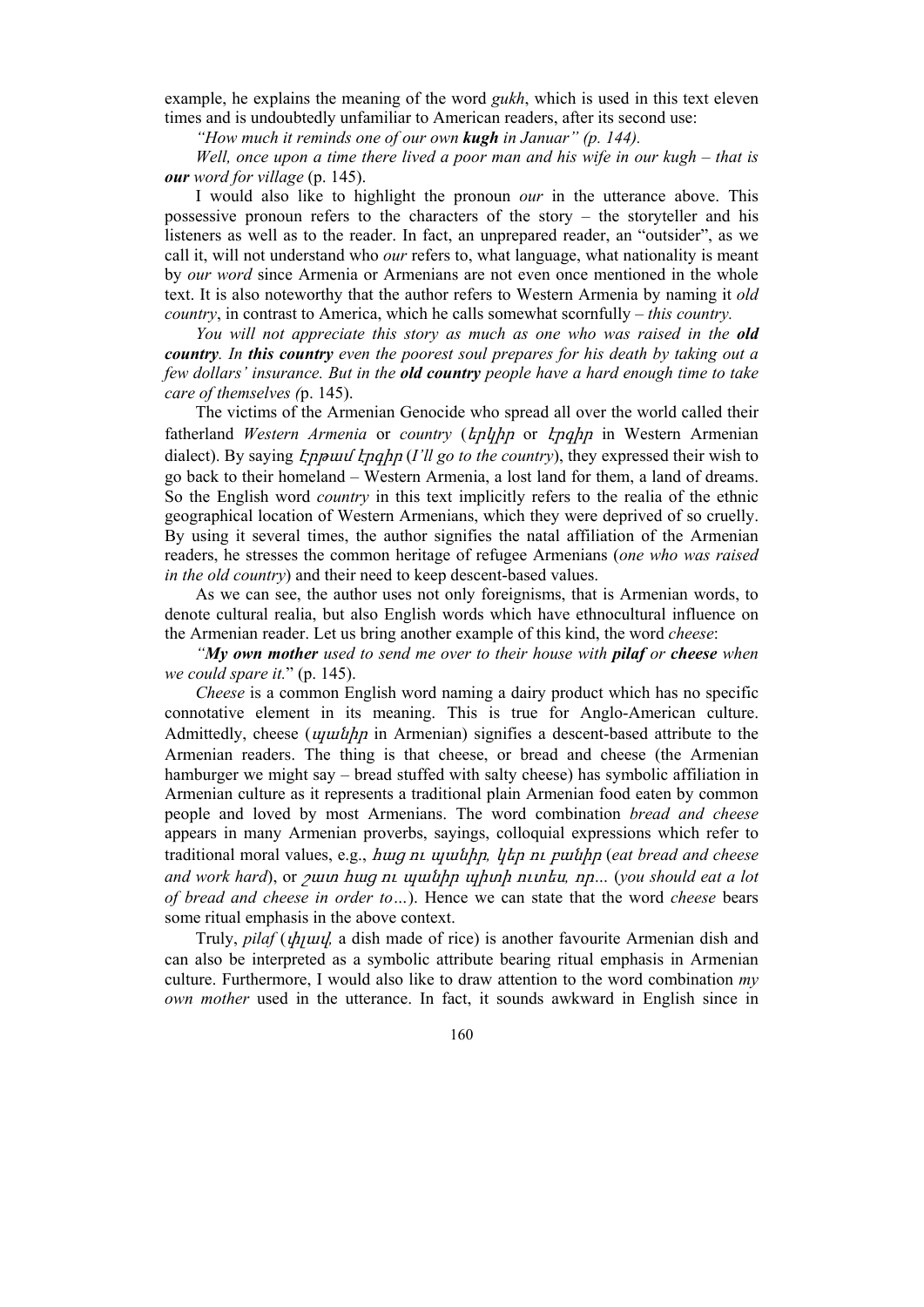Anglo-American culture it is customary to use the definite article – *the mother*, or to begin it with a capital letter – *Mother*, when referring to one's mother. The word combination *my own mother* is most probably the translation of the Armenian wordform մայրիկս (the word ending -*s* indicating belonging). Armenian is known to be a synthetic language and the relationship between words is expressed mainly with the help of endings and affixation instead of form words. Hence, in this case we can also state an instance of ethnocultural influence on the Armenian reader.

I would also like to illustrate the use of some other foreign words, such as Armenian interjections which emphasize the emotional aspect of the utterance. The interjection *whew* ( $y/2n\pi$ *)* is used to express the speaker's negative attitude in "*Whew*, *what a snowstorm*" (p. 144). The interjection *akh* (*ulu*) is used to express the speaker's indignation in "Akh, that is the young men for you!" exclaimed my father (p. 147). The interjection *oho* (օհօ) is used to express surprise in *For when the snow melted, there was the old man's body, stretched out right in front of the priest's house."Oho," exclaimed my father, "in front of the priest's house, ha?"* (p. 149).

Interestingly enough, the last declarative utterance, which in English usually performs the illocutionary act of statement, is formed according to Armenian communicative-structural pattern and contains a tag, the Armenian question-word *ha* (հա) at the end of the utterance, followed by a question mark. Hence this speech act functions as a tag question, the aim of which is to verify the truth of the proposition: the old man's body was stretched out in front of the priest's house – is it true or false? This communicative-structural pattern of questioning is acceptable in Armenian language where the requirement to elicit information is expressed via intonation, by raising the voice at certain informative units of the declarative utterance. The tag *ha* is added to the question in Armenian colloquial speech, to mitigate the act of questioning and establish a friendly atmosphere. In fact, in Armenian culture the tag question often performs the strategy of saving negative face as in *Excuse me for my intrusion into your private space*, or expressing doubt: *I wonder if you know*… or *If you would like to tell me*….Unlike Armenian, in English the question is usually formed by inverting the word order, and the tag usually contains two elements – an auxiliary verb and a pronoun. In the above mentioned example the tag question formed via Armenian communicative-structural pattern is used to minimize the illocutionary force of question and maximize the perlocutionary effect of surprise: the fact stated before is quite unexpected.

Furthermore, reading the story "Saint in the Snow" via cultural spectacles, we have also revealed certain phrases and set expressions used by R. Hagopian which have Armenian cultural value. Let us analyse some of them.

*Who was he trying to fool – a child? Was there a plague in the kugh that year? No. Mind you, there was only a handful in our community. He had other burials!* (p. 145-146).

The word *handful* which means a small number of people or things, is a typically Armenian way of thinking about themselves (մի բուռ հայ ենք – *we are a handful of Armenians*). Being comparatively small in quantity as a nationality and endangered by different circumstances and factors throughout many centuries, the Armenian mindset has acquired a high sense of self-defensiveness and concern for the future. The Armenians always try to preserve, to protect their genetic type. *Handful* (a metaphor in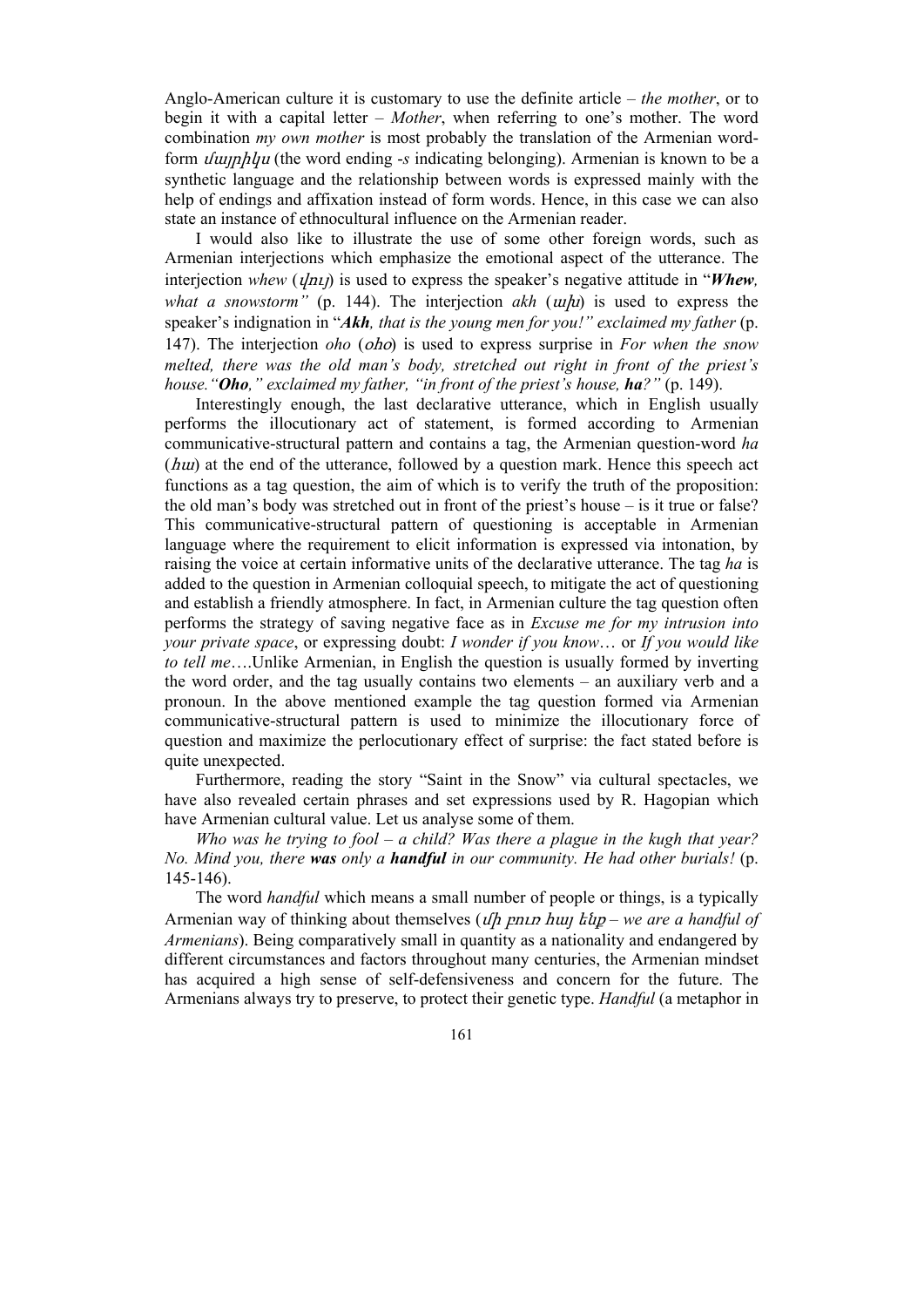the mentioned context) is used to create an ironic effect, as the author mocks at the greedy priest who, having very few people in his parish, refused to bury the poor woman's husband because she had no money**.** At the same time, as a metaphor, *handful* refers to the scarce number of Armenians living in the village and reminds the readers about being members of a special community. Let us analyse another example:

*And what could the elders do? They, too, were poor – shoemakers and farmers. They scratched their heads and felt ashamed before the old woman, for they had brought no food, no money and no advice…* (p. 146).

Truly**,** scratching**,** that is rubbing different parts of the body is a human hand movement which is usually done when one feels itchy. Anyhow, I think you will agree with me that scratching one's head (*q<sub>I</sub>niphy pnph<sub>i</sub>* in Armenian) can be seen as a typical Armenian non-verbal act which expresses one's hesitation or shame: when an Armenian (usually a male Armenian) has doubts over something and feels uneasy or awkward, he may scratch his head. Armenians belong to a collectivistic culture and feel obliged to help in-group members in need, and if they cannot do so for some reason or other, they feel ill at ease and get frustrated since it is viewed negatively. In this case they may scratch their heads, which, of course is not obligatory and cannot be viewed as an instance of ritual emphasis.

Let us look at another example which also illustrates the collectivistic nature of Armenian culture:

*Girkor cursed them. "Drunken fools, you have disgraced us all. Now what will all the people say?" (p. 148).* 

*"This disgrace will follow us until we die," they said. "What will the people of the kugh, the priest think?"* (p. 148).

In collectivistic cultures people give great importance to the opinion of others, they are sensitive to their self, their public self image, they try to act, to behave within the norms accepted in that particular community. *What will people say, what will others think* (Ինչ կասեն մարդիկ in Armenian) is the primary and constant concern of the members of the collectivistic Armenian culture. At the same time, others, that is the members of the community, are also curious about each other: they want to know what their neighbours are doing, what they are eating, what they have bought, where they are going, and so on. Thus we can confirm that public opinion is highly evaluated among Armenians, and that is why, when the young people came back and told Girkor Govgas that they had lost the corpse on their way to the hills, the latter immediately felt danger to his own reputation, instead of feeling pity for the poor Sukias who was denied *a good Christian burial*, as the author writes.

*The old men were of one mind. It was a job for strong young men* (p. 146).

The expression *to be of one mind* (*ulh uluph <sub>l</sub>huth* in Armenian) also illustrates collectivistic values and stresses its importance for Armenian heritage. Among positive and negative characteristic features describing Armenians as an ethnic group, there are some qualities that can be said to be descent-based<sup>1</sup> and, therefore, eligible for membership. Now, one of these features is considered to be diligence. Armenians are good farmers and their love for growing fruits and vegetables comes from the biblical legend according to which the grapevine was planted in Ararat Valley after the

 $<sup>1</sup>$  These qualities undoubtedly belong to the set of bottom-of-the iceberg values stated above.</sup>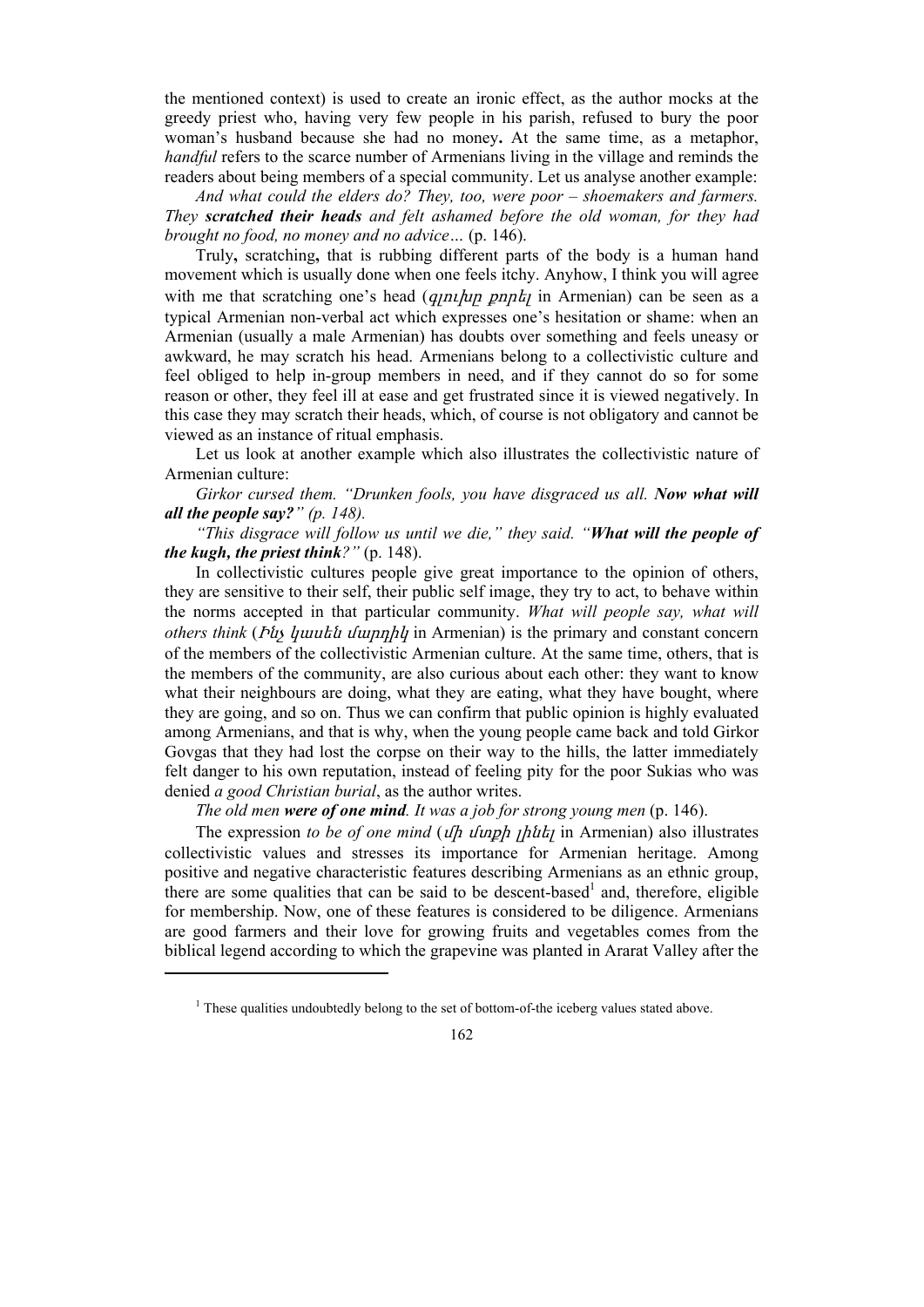great flood. Hence, farming can be seen as a descent-based inheritance which is an important part in Armenian ethnic identity. It is believed among Armenians that they are industrious and hard-working since they have been located on infertile soil where stones, rocky hills and mountains prevail over valleys. Therefore, they have to work hard for their living, which is reflected in the idiomatic structure of the language: *to squeeze bread* (that is food) *out of stones* (քարից հաց քամել in Armenian).

*"Better to ask questions like those, then you will know why the old scoundrel tried to squeeze money out of stones*" (p. 145).

In this example we can note deformation of the Armenian fixed idiom: *to squeeze money out of stones* instead of *to squeeze bread out of stones*. This idiom has acquired ironical meaning in this context and is used to describe the greedy priest who wanted to become rich by fleecing his poor parishioners.

No doubt, one of the most important attributes for the identification of Armenian cultural heritage is Christianity. Being the first nation to have adopted Christianity as state religion in the early 4th century, Christian moral and Christian values are of high importance for Armenian mindset and mark acknowledgement of in-group members. Hence, many words and expressions referring to Christianity and faith, claiming common ancestry and religion are found in the text: *to cross, to ascend, innocent dove.*  Let us analyse some of them.

*"But the priest of our kugh was a miserly, cruel man, and when the old woman came to him weeping and told him her story and said she wanted her husband to have a good Christian burial, the priest asked, "Are you able to pay for such a good Christian burial?..." (p. 145).* 

*To have a good Christian burial* (որպես քրիստոնյա թաղվել) in Armenian culture means to carry out a special burial ceremony when the clergyman reads special prayers and asks God to forgive the sins of the deceased and receive him/her in heaven among his angels. This ceremony is an important part in Armenian Apostolic Church since it supports the belief of life after death, the belief that the doomsday is near, that everybody will be judged by God, and God will have no mercy on sinners. Hence, the bitter cry of the poor woman, who cannot "send" her husband's soul to heaven by praying for him, is quite understandable for Armenian readers who feel compassion and experience faith-based association of shared negative emotions. To receive blessings and to cross – these are highly evaluated symbolic elements for Christian Armenians.

*"When they told the widow of their plan she took comfort and prayed the blessings of God on their heads…" (p. 147).*

As we can see, the first thing the widow did after she learned that her husband would be buried by the three young villagers, was to pray *the blessings of God (*աստծո ողորմությունը խնդրել)*,* i.e. to pray God to be merciful and forgive the young men for their sins. Furthermore, the villagers felt comfort after acknowledging the fact that the poor woman's husband had became a saint and his soul had reached heaven:

*Then he made the sign of cross again and said, "Woman, your husband has ascended. Bless his soul. …Your husband ascended to heaven like an innocent dove*  (p. 149).

"*God bless St. Sukias.*" (p. 149).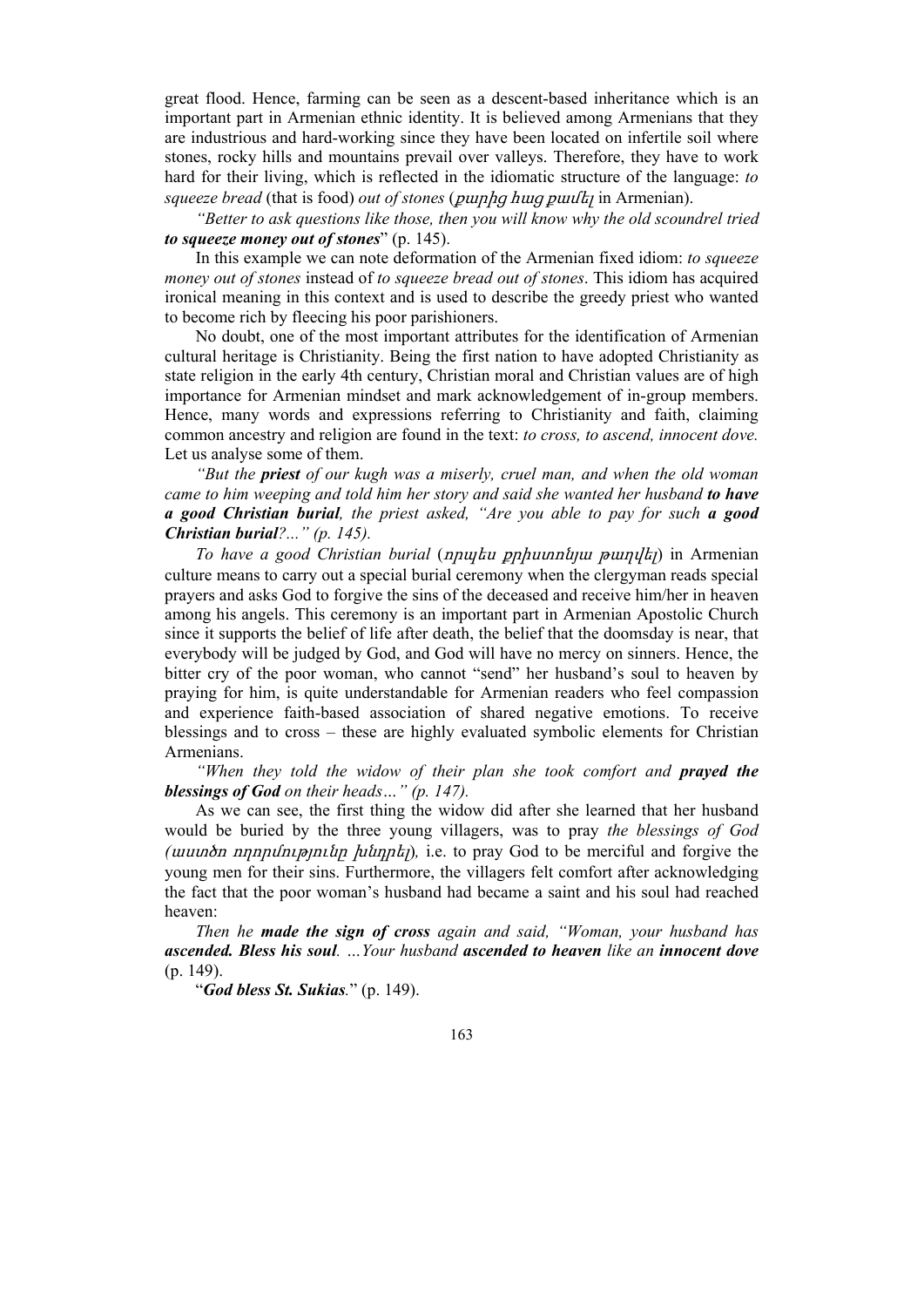Crossing and making the sign of cross *(*խաչ հանել in Armenian*)* bears an important ritual value for Armenians since it characterises Armenians not only as Christians but also distinguishes Armenian Apostolic Church followers who cross from left to right unlike the Orthodox Christians who cross from right to left: *He crossed himself. The elders followed suit* (p. 148).

Analysing the story "Saint in the Snow" and observing the narrative style of fictional discourse from a pragmatic perspective, we can assume that this story is intended for insiders, that is readers with Armenian cultural background. Admittedly, the Armenian words, names, interjections, idioms and expressions used by R. Hagopian reflect the Armenian reality, illustrate Armenian cultural context and, at the same time, create a familiar, agreeable atmosphere for an Armenian-American reader, who is most probably a second or third generation repatriate and may not know Armenian well enough. The Armenian words have a specific communicative pragmatic effect, they can make the Armenian reader nostalgic for the places where his/her ancestors grew up, enhance shared ethnic values and imply the need to preserve their Armenian identity via language and culture.

## *Conclusion*

Thus we can conclude that R. Hagopian used different types of language elements of Armenian culture in the English narrative: words representing specifically Armenian proper names, foreign words denoting Armenian cultural realia, foreign words such as interjections expressing emotions, phrases, set expressions, typical of Armenian way of thinking, utterances expressing ideas typical of Armenian mentality. Despite their structural-semantic differences, all these ethnological speech patterns pursue one common communicative-pragmatic objective and have special culturalsymbolic significance. Admittedly, R. Hagopian wrote his stories especially for Armenian-American readers – Diasporan Armenians of the second and third generations who gradually tend to lose ties with Armenian national and ethnic identities in the process of cultural remodelling. Truly, Armenians always treat cultural adaptation, adjustment negatively, and describe the process of redefining ethnicity with words that have a negative connotative meaning – ուծանալ*,* ձուլվել (*to assimilate, to blend*). It is quite natural that, being a small nation, Armenians try to protect their ethnic values, and writers assist the younger generation to resist the process of assimilation (by promoting shared values) and highlight descent-based common factors – natal and symbolic, which typify the Armenian ethnic group. Hence we can state that the ethnological speech patterns revealed in the texture of the story in the course of our linguistic analysis are intended to function as rhetorical devices promoting the idea of common in-group cultural values and core bottom-of-the iceberg descent-based beliefs. In doing so the mentioned patterns produce a persuasive perlocutionary effect. Accordingly, they convince the forthcoming generations of Diasporan Armenians to preserve their Armenian cultural identity. It is evident that the main communicativepragmatic objective of language elements typical of Armenian culture is revival of Armenian cultural attributes, especially those which reflect ethnic Armenian core values and beliefs. Expressed via language, these attributes create an atmosphere of Armenian linguistic and situational context, make a valuable addition to the thematic structure and enhance the aesthetic-evaluative effect of fictional discourse.